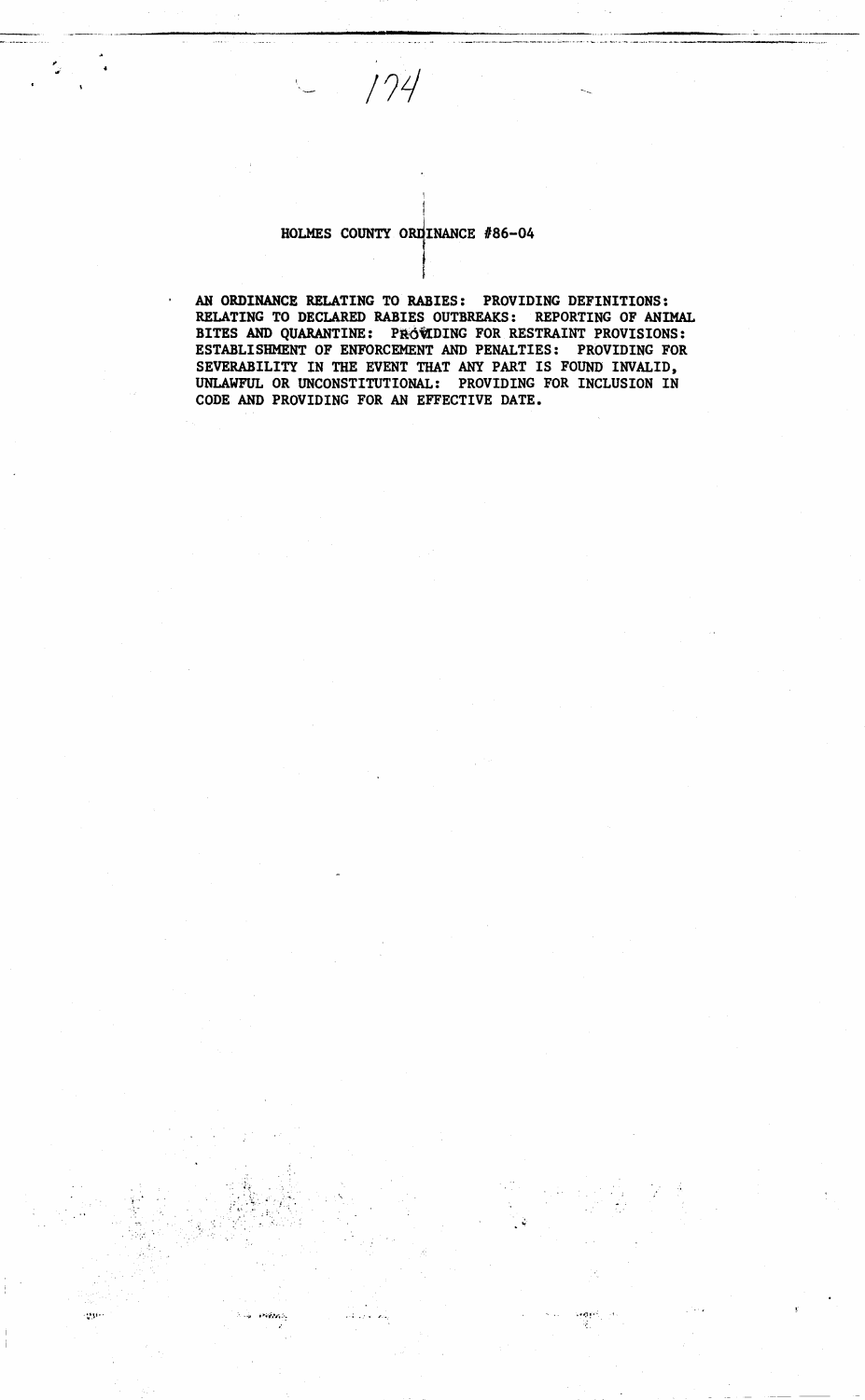### AN ORDINANCE CREATING THE HOLMES COUNTY RABIES ORDINANCE OF 1986

Section 125.01, Florida Statutes, authorizes the Board **UHEREAS:** of County Commissioners to provide and maintain for the titizens of said county, standards which insure their health, welfare, and well-being.

WHEREAS: The Board of County Commissioners of Holmes County recognize that the public health and safety of the residents of the county will best be served by establishing Holmes County's Rabies Ordinance.

.Be it ordained by the Board of County Commissioners of Holmes County, Florida.

#### TITLE

This ordinance shall be known as the "Holmes County Rabies Ordinance".

### SECTION I-------DEFINITIONS

 $\sim 0.5$  .

 $\mathcal{L}^{(1)}$ 

As used in this ordinance the following terms mean:

Animal: Any domestic vertebrate creature

Dog: Any domestic member of the canine species

Cat: Any domestic member of the feline species

Owner of Person Responsible: Any person, partnership, or corporation owning, or harboring one or more dogs and/or cats. A dog and/or cat shall be deemed to be harbored if it is fed or sheltered for five (5) consecutive days or more.

PUBLIC NUISANCE: Any dog and/or cat which:

- 1. Molests passerbys or passing vehicles
- 2. Attacks other animals
- 3. Damages private or public property
- 4. Runs at large while in heat (during estrus)

VETERNINARY HOSPITAL: Any establishment maintained and operated by a licensed veterinarian for surgery, diagnosis and treat-<br>ment of diseases and injuries of animals.

أنكف الاستنقاذ

 $\alpha$  and  $\beta$  , and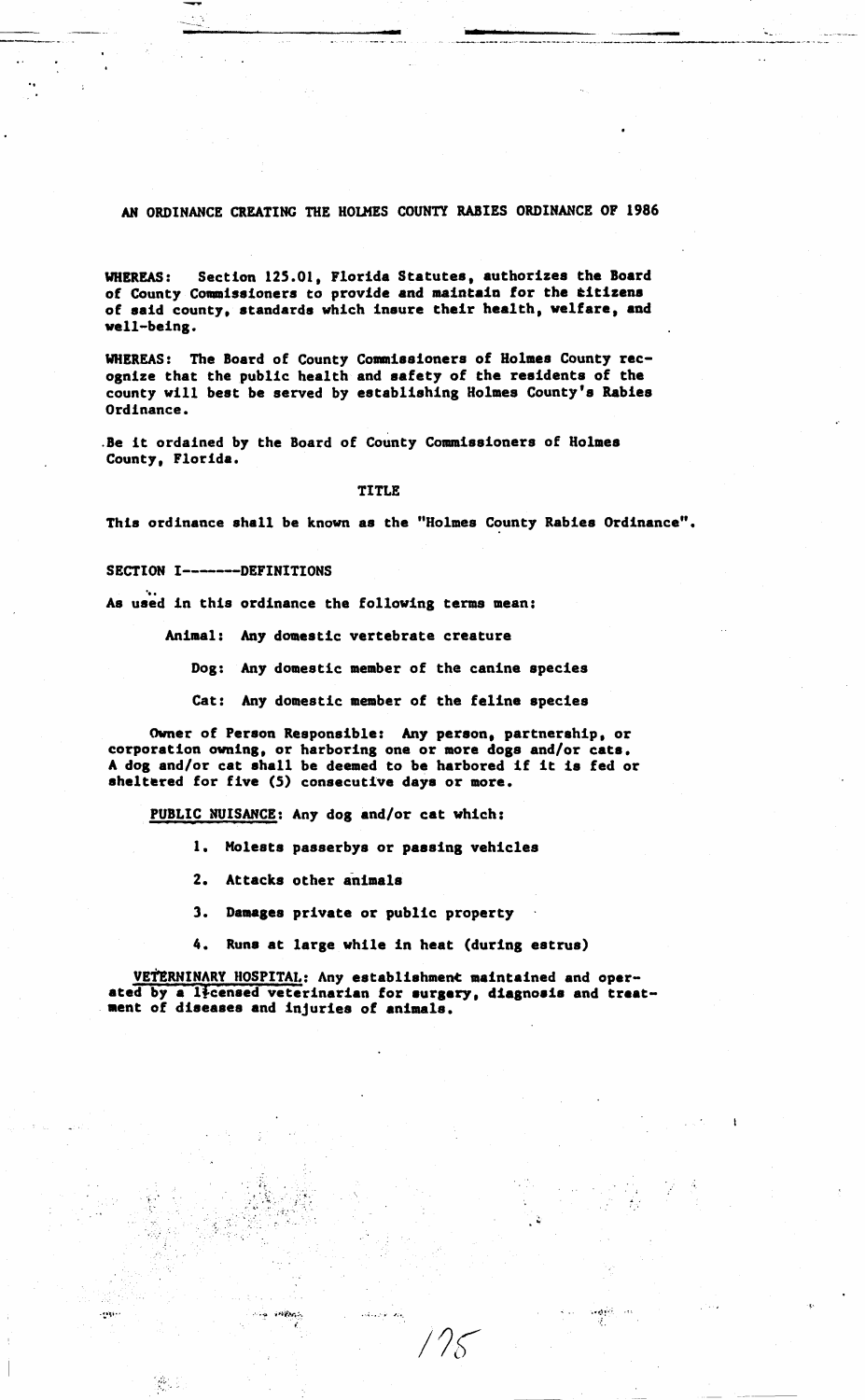OUTBREAK: When three (3) or more dogs, cats, or wild animals<br>are found to have rabies by Laboratory analysis within Holmes County during a three (3) month period of time.

SECTION I-------VACCINATION OF DOGS AND CATS AGAINST RABIES

(1) Every person who owns a dog or cat over the age of six months within Holmes County shall have such dog and/or cat vaccinated against rabies. Vaccination shall be with a vaccine licensed by the U.S. Department of Agriculture.

(2) In cases involving bites or other exposure by dogs or cats to humans or bites or other exposure to dogs or cats by a known rabid animal, only current vaccination of the dog or cat by a licensed veterinarian or his agent will be honored.

(3) No dog and/or cat need be vaccinated if a licensed veterinarian has examined the dog and/or cat and certified that at such time vaccination could endanger its health because of age infirmity, debility, illness or other medical consideration. The dog and/or cat shall be vaccinated against rabies as soon as its health permits.

(4) The cost of the rabies vaccine shall be born by the owner of the dog and/or cat.

# SECTION 2:------DECLARED RABIES OUTBREAKS

٠.

and intern

 $\mathcal{R}^{(3)}$  if space

**Adam** 

Whenever there is an outbreak of rabies, the County<br>Health Officer, may declare and immediate quarantine for such a period of time as conditions warrant and for a prescribed area within the county.

Whenever a quarantine has been declared, no person shall permit any dog and/or cat which is under his control to be or run at large. Any dog and/or cat at large during a quarantine shall be impounded by the Sheriff's Department, provided however, that if the capture and impoundment of such a dog and/or cat cannot be affected safely, and the dog and/or cat is deemed to be a definite and immediate threat to the public health and safety, the Sheriff's Department may slay such a dog and/or cat, at its sole descretion and will not be held liable.

SECTION 3:------REPORTING OF ANIMAL BITES AND QUARANTINE

المتوارث والمستقلة

Any person having knowledge of an instance in which a person is bitten or otherwise wounded by a dog, cat, or other animal, domestic or wild, or an instance in which a person has been in contact with or handled a known or suspected rabid animal will report the incident within 24 hours to the nearest County Health Unit Director.

بعداد وتحقق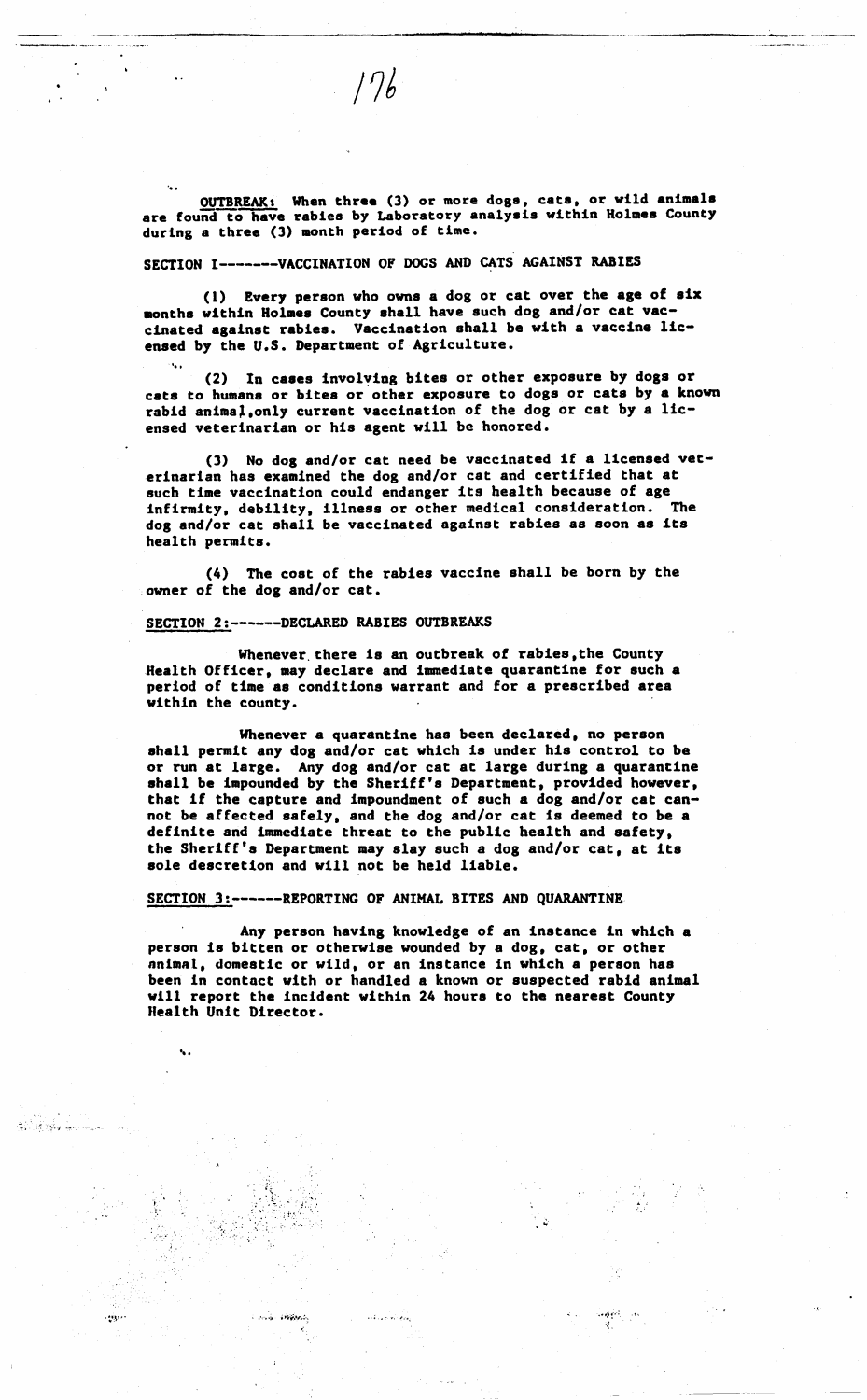Chapter lOD-3,91, F. A. C., authorizes the County Health Unit Director to institute quarantine procedures at his discretion and judgement for the protection of the public health. The quarantine shall be at the owner's expense. Non-Compliance·with a quarantine order issued by the County Health Unit Director may constitute a violation of Section 381.031. (1) (d), Florida Statutes.

#### SECTION 4:-------RESTRAINT

(1) No owner shall fail to exercise proper care and control of his dogs and/or cats to prevent them from becoming a public nuisance.

(2) Any dog and/ or cat classified as vicious by Judicial Authority shall be either (1) confined permanently to the premises of the owner or (2) humanely destroyed. This section shall not apply to dog and/or cats defending an owner's property, or governmental police dogs acting in their official capacity, The owner shall post and keep posted in a conspicuous place on the premises where the dog is kept, a sign with the words "Bad Dog" written thereon in prominent letters,

(3) A property owner or tenant may restrain in a humane manner any dog and/or cat which is on his property in violation of this ordinance, which is not wearing a collar with a current rabies vaccine **tag.** When such restraint is made, the property owner or tenant shall immediately notify the Sheriff's Department. The property owner or **tenant** shall treat the dog and/or cat humanely and exercise due care to insure the dog and/or cats safety and well being.

(4) Every female dog and/or cat in heat shall be confined in a building or secure enclosure in such a manner that such female dog and/or cat cannot come into contact with another dog and/or cat except for planned breeding.

(5) It shall be unlawful! for a person to abandoned any animal he or she owns or is responsible for.

### SECTION 5:-------ENFORCEMENT

(1) The civil and criminal provisions of this ordinance sha11 be enforced by those persons or agencies designated by county authority. It shall **be a** violation of this ordinance to interfere with the officer in the performance of their duties.

### SECTION 6:-------PENALTIES

**inte** 

(1) Any person violating this ordinance shall be deemed guilty of a misdemeanor of the second degree. If any violation be continuing, each day's violation shall be deemed a separate violation.

> .,,;,,!•·•. *,,\ -r*